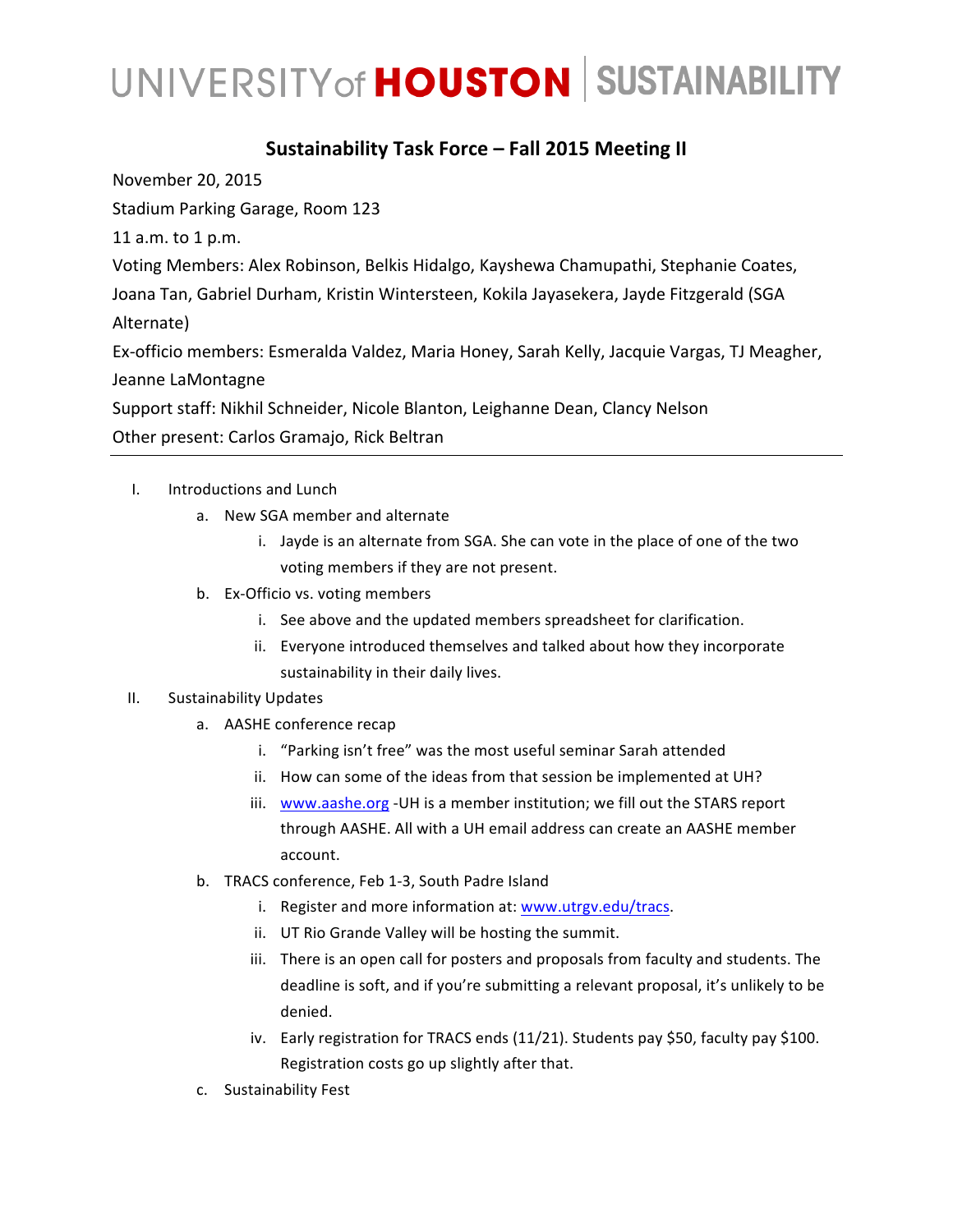- i. The event went well despite the rain.
- ii. There were much fewer exhibitors due to the smaller space at Rockwell Pavilion.
- iii. There were 250 attendees.
- iv. Jacquie Vargas said that, as an exhibitor, the event went very well. They were able to engage lots of students. The smaller space allowed for a more intimate setting and higher energy.
- v. All the non-compostable, non-recyclable waste from the event fit in a small trashcan.
- vi. Clancy said the event was a success; though the sound was insufficient. However, the sound couldn't be turned up any more in Rockwell Pavilion.
- d. Rock the Campus, Tree Campus USA, Harmony Award
	- i. Rock the Campus satisfied the university's Arbor Day observance and service learning standards for the Tree Campus USA application and certification.
	- ii. The Office of Sustainability won an award for its efforts in engaging students on campus from Harmony Public Schools.
- e. STARS
	- i. Sarah received the president's letter, and the final STARS report is expected to be submitted on Monday (11/23).
- III. Recycling and waste open forum
	- a. Independent Texas Recyclers Facility Tour feedback
		- i. Clancy learned that recycling is a dirty job, and is not a perfect process, which demonstrated the importance of reducing and reusing first.
		- ii. Kayshewa was surprised at how much of the process was done by hand.
		- iii. Nicole was struck at the economic aspect of recycling, and how the fluctuation of other industries such as the oil industry affects the recycling industry. Education is a key component of recycling.
		- iv. Sarah mentioned that the office may have a waste panel for the next sustainability meetup featuring industry leaders in the waste industry - to include to manager of ITR.
		- v. Plastic bags and films can be recycled at grocery stores.
		- vi. Gabriel mentioned that some places such as Saint Arnolds Brewery and Whole Foods reuse their products if they are returned.
	- b. Recycling Open Forum
		- i. This open forum was supposed to include David Oliver, but he was not present at the meeting.
		- ii. Gabriel said that on-campus living has a lot of potential for recycling.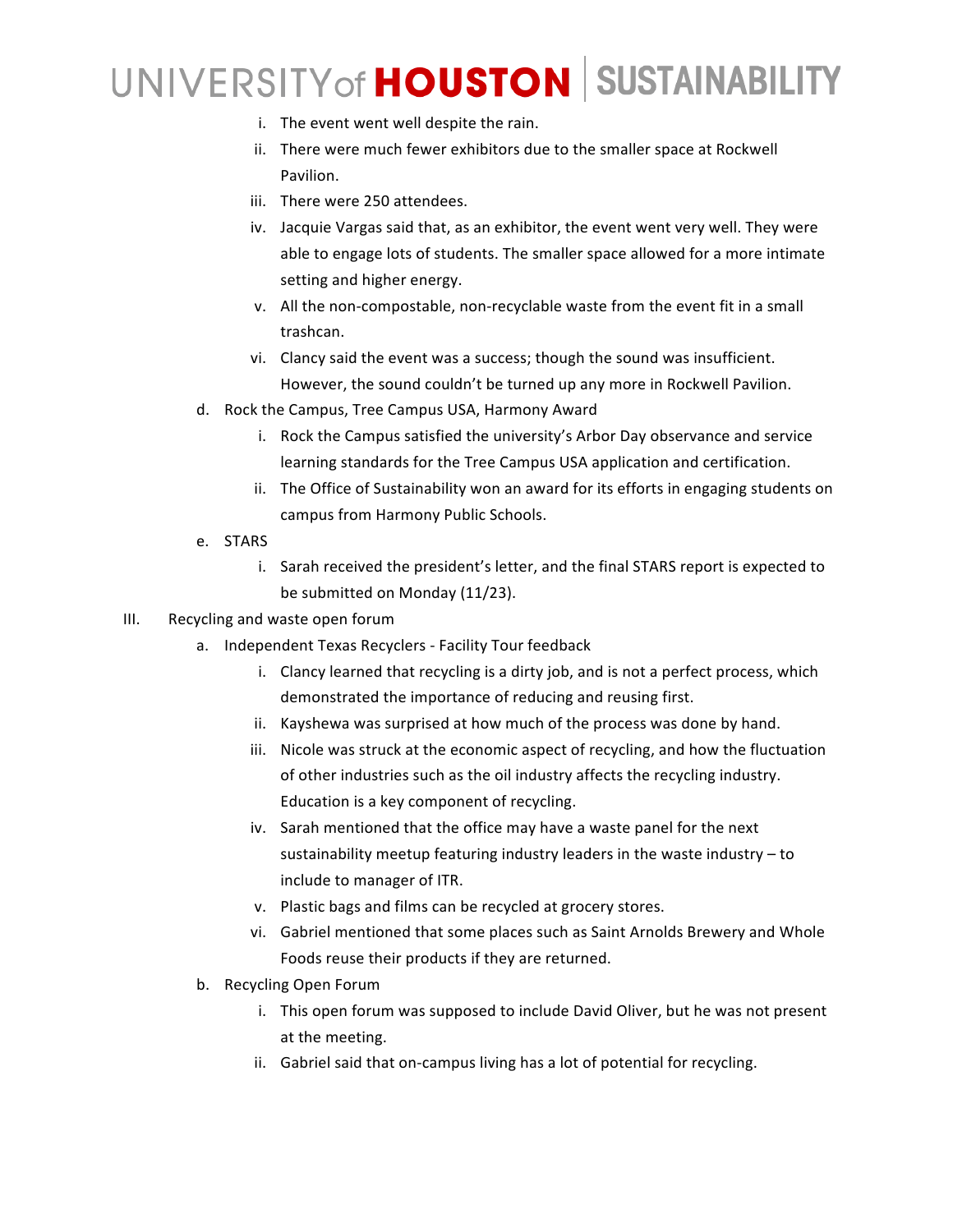- iii. Jayde said a student at the SGA meeting was talking about creating a recycling task force in residential life and housing.
- iv. Carlos suggested an on-campus, food-related incentive for a recycling contest.
- v. Stephanie said that move-out day generates a lot of trash as well. Sarah said there are staff members in CV2 and Moody Towers who have active move-out recycling and donation programs, but it's not instituted in each residence hall.
- vi. Jacquie said that Goodwill has a campus program where they will send trucks to pick up useable items, though such programs also end up taking a lot of staff time.
- vii. Maria re-emphasized the need for people in administrative roles in residential life and housing to buy into the types of programs that are being discussed.
- viii. Kayshewa mentioned the need for more signage, especially in dining halls.
- ix. Sarah said that the recycling process (or lack thereof) is the biggest issue. The entire chain of getting recyclables from consumers to recycling centers needs to be streamlined to involve custodial staff, students, faculty, and Facilities Services.
- x. Jeanne talked about bringing Aramark and other partners in on sustainability efforts. How can we support an effort on their part to incorporate recycling into their events and operations?
- xi. Carlos pitched the idea of having a message at freshman orientation. The Office of Sustainability currently has a presentation at orientation, and is working on turning #SustainableCoog into a brand that students can identify with and commit to. For the first time, we will present to students at the winter orientation.
- xii. Dr. Robinson suggested having some slides that professors could download and have on the first few slides during the first week of school to engage students.
- xiii. Maria brought up the health and wellness survey that was sent to faculty and staff, and mentioned a possible tie-in to sustainability within the survey.
- xiv. Gabriel mentioned that sustainable living usually correlates with healthy living, and asked about when a sustainability literacy survey could be distributed.
- xv. Joana is going to explore incorporating sustainability into Cougar Kudos, a Staff Council Program.
- xvi. Carlos brought up the idea of a recycling tour as an industry visit for the college of technology students.
- xvii. Gabriel asked about "secret shoppers", who could observe the staff involved in recycling to evaluate their effectiveness.
- xviii. Jeanne stated that clarifying the proper procedures and re-establishing proper practices with the janitorial staff would be more beneficial.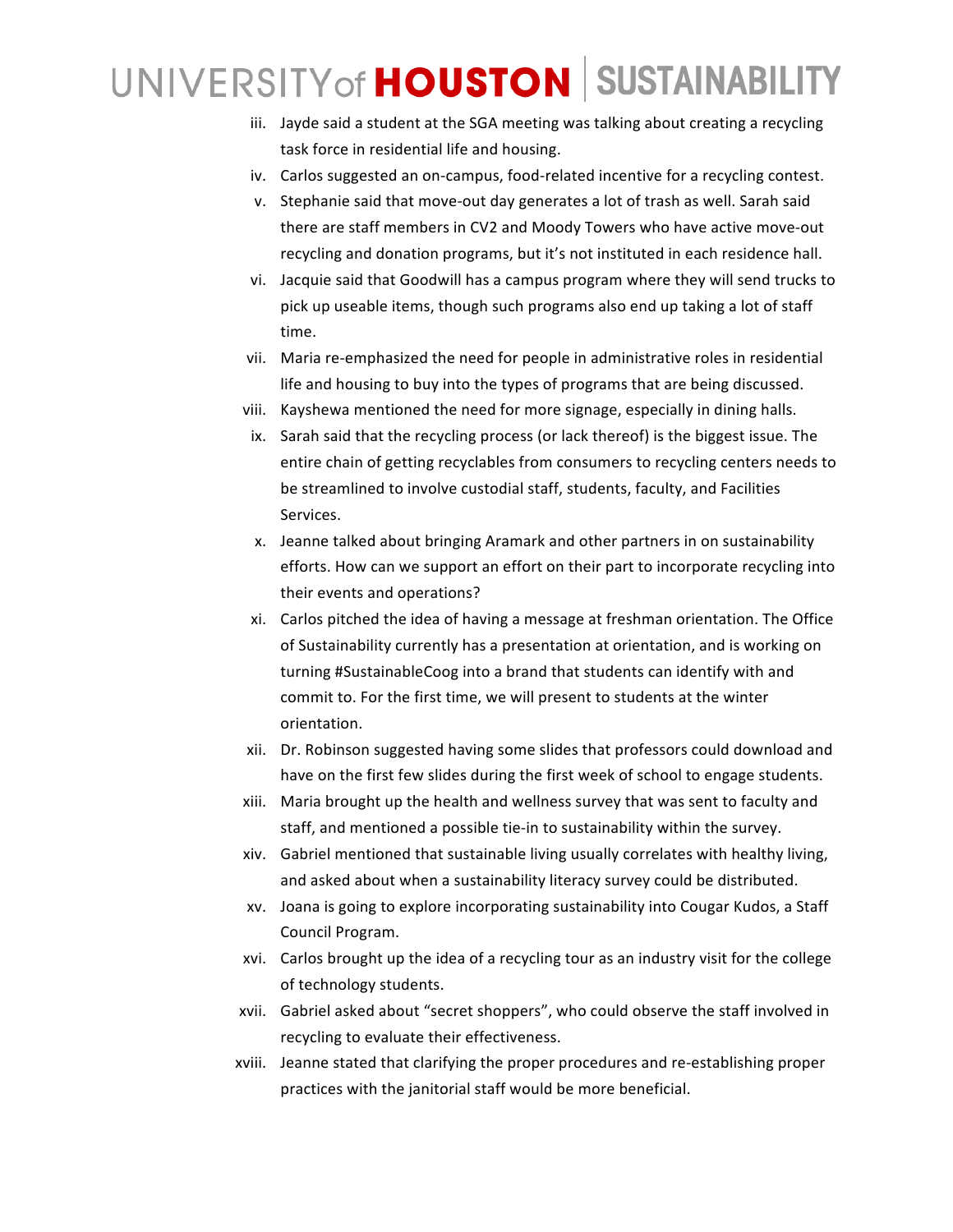- xix. Jeanne also suggested a "Sustainability Minute" at events and meetings to talk about little things relating to sustainability.
- xx. Nikhil talked about the need to ensure that recycling and janitorial staff as well as building occupants be trained properly on a clear and consistent recycling process.
- xxi. Esmeralda mentioned the need for an in-depth understanding of the University's recycling infrastructure. Knowing how the program works is vital to reforming it into an effective recycling system. She said David would be open to recommendations from this committee.
- xxii. Sarah said that, according to Roger, each building has a central recycling location where his team picks up recycling, and that there is a lot of miscommunication about the program.
- xxiii. Esmeralda mentioned the high turnover rate within Facilities Services and how this has affected the recycling processes on campus. The committee should ask them what their program is, rather than tell them what the program needs.
- xxiv. Sarah brought up the fact that having a clear, established program will help the bottom line.
- c. Solutions and next steps
	- i. Create a doodle poll to determine three goals for the Sustainability Task Force to focus on in regards to waste diversion and waste management.

#### IV. RecycleMania

- a. 2015 UH activities and results
	- i. The University's performance over the past few years has dwindled.
	- ii. The programming should be slimmed down this year to facilitate easier communication.
	- iii. Past RecycleMania on-campus recycling competitions have had issues such as inaccurate scales, people bringing waste from home, contamination of recyclables, etc.
	- iv. The task force voted on an idea as part of the What's the Big Idea competition during UH's RecycleMania programming last year, which proposed reducing paper waste in the College of Optometry. The project has not gained much traction.
	- v. How should we get big organizations such as Greek organizations to participate?
	- vi. The biggest success in Sarah's mind was the electronics recycling drive. There was lots of interest in the drive and many people dropped off electronics.
- b. 2016 brainstorm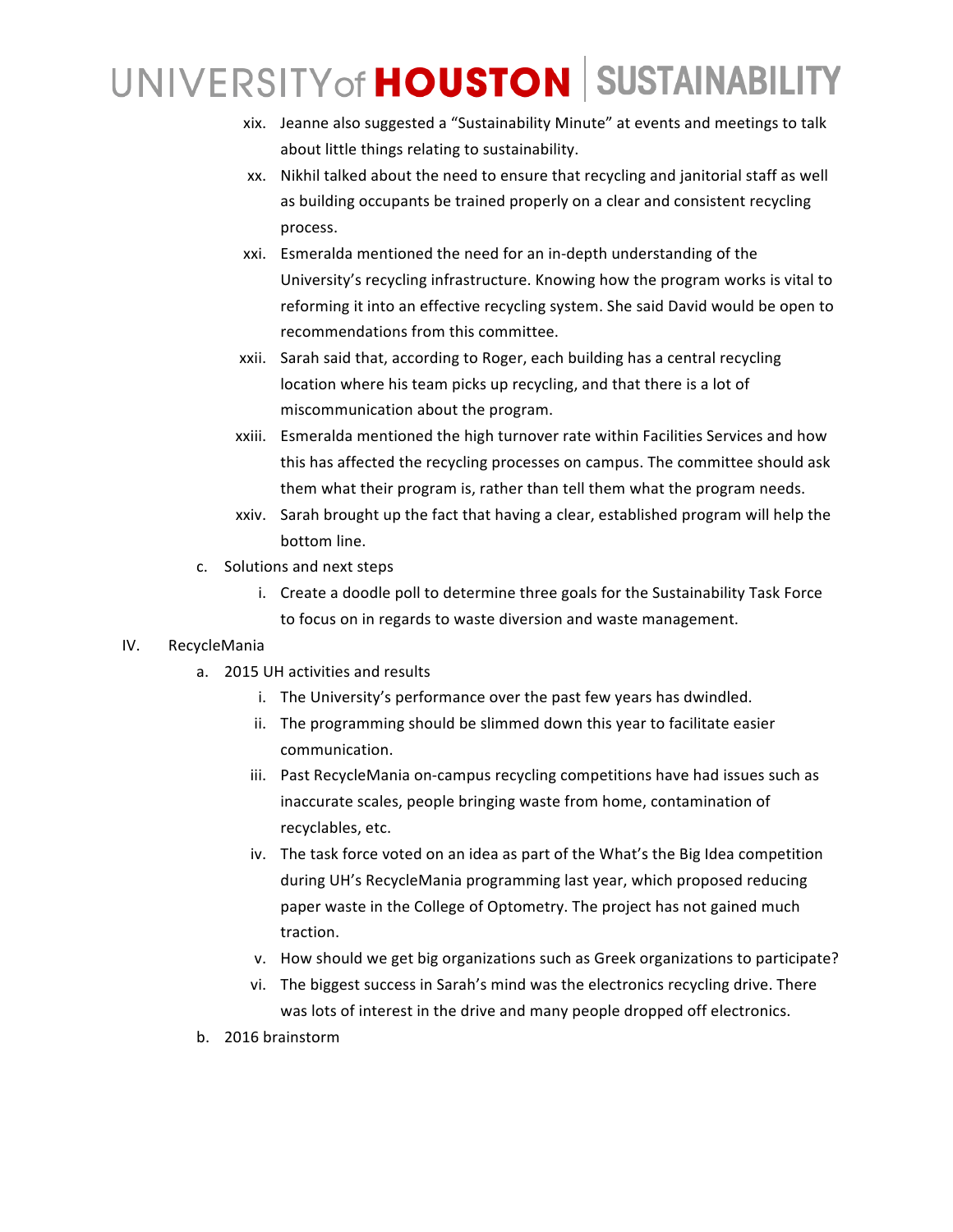- i. Sarah mentioned kicking off Recyclemania this year with the electronics recycling drive. People should be given ample time to prepare for the drive in comparison to the last minute communications that went out last year.
- ii. The nationwide competition is primarily a comparison of university and college waste and recycling data, and it is up to schools how they choose to engage students.
- iii. Committee members can look at the Recyclemania website (recyclemaniacs.org) and some webinars to brainstorm additional ideas.
- iv. Sarah proposed opening with the recycling drive, having two waste focused sustainability meetups and closing with games and a celebration.
- v. Kayshewa talked about how having very visible, high profile events are good for engagement. Other members agreed. Clancy will research different high profile activities that we can do during RecycleMania to garner interest on campus.
- V. Sustainability Policy Review
	- a. Deadline Jan. 29 for final signed policy
		- i. Coming up with a definition of sustainability specific to UH is something that could be addressed at the next meeting.
		- ii. Sarah talked about restructuring and renaming the task force, as well as including community and alumni members. Finally a sustainability champions or "experts" database could be introduced.
		- iii. The task force also needs to establish leadership.
		- iv. The task force needs to determine how it will make recommendations to the administration.
	- b. STF comments due, Dec. 8 EOB
		- i. Rick mentioned "365" as a method of having members make comments on the policy. It can be found on AccessUH. You have to use your cougarnet to sign in.
		- ii. Sarah decided to use Google Docs because Word Online only allows you to include comments not edits/track changes. The Sustainability Task Force share folder can be accessed at

https://drive.google.com/open?id=0B0gnRViwhatyVG9KVUtrZE5VNkE. 

- VI. Open forum/other items
	- a. Carlos asked where our budget comes from and what our budget is.
	- b. Sarah said that the budget for the Office of Sustainability is \$20,000, but that we don't have a designated sustainability project fund. The office currently pursues funding from community partners. Funding can be a priority of the committee.
	- c. A representative Sarah talked to at the AASHE conference said their school's sustainability project budget is \$365,000 per year.